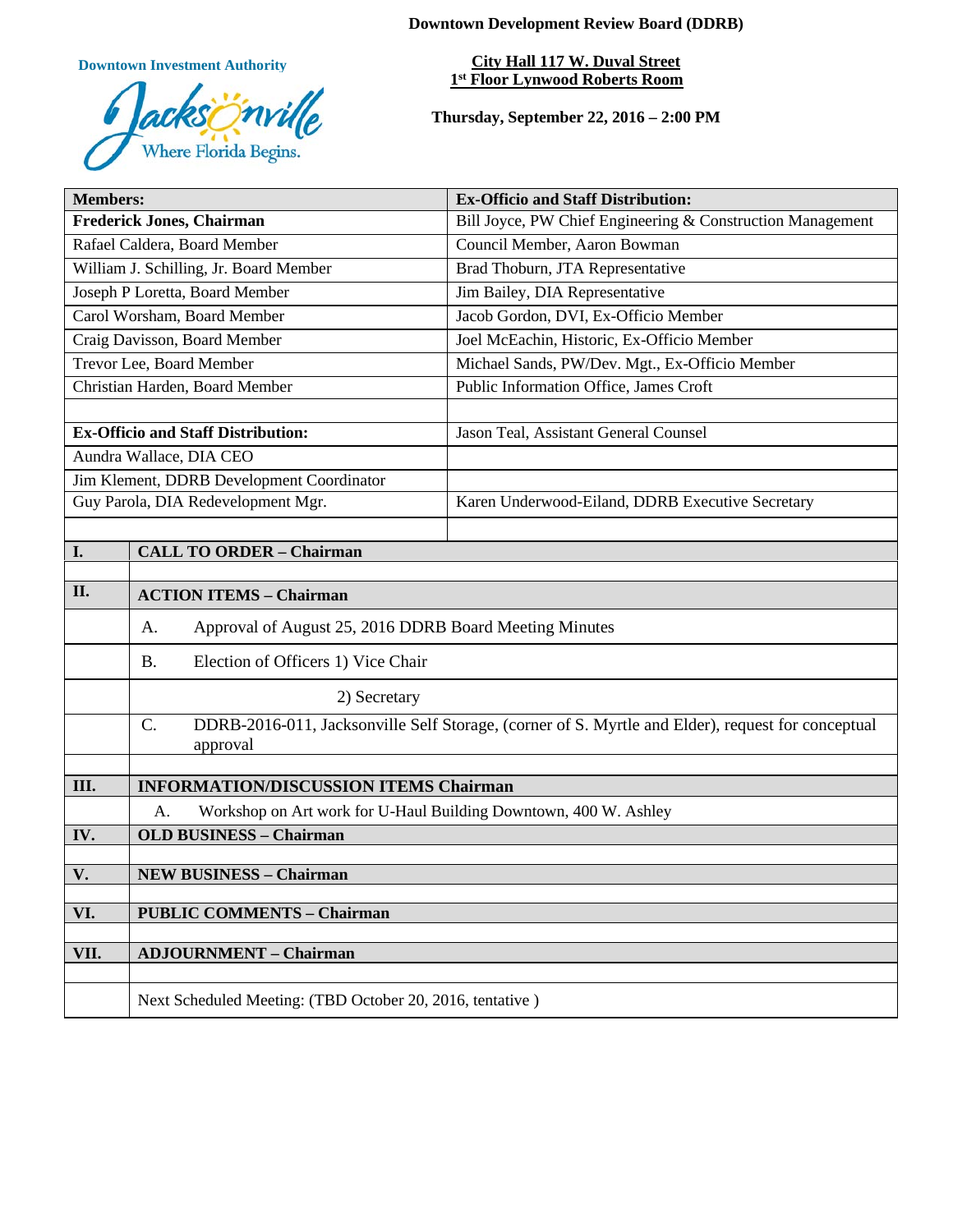

**Downtown Development Review Board (DDRB)**

**City Hall @ St. James 117 W. Duval Street Lynwood Roberts Room, 1st Floor** 

*Thursday, September 22, 2016 - 2:00 p.m.*

# *MEETING* **MINUTES**

**Board Members Present:** Chair F. Jones, R. Caldera, C. Davisson, C. Harden, T. Lee, J. Loretta, B. Schilling and C. Worsham

**Board Members Not Present:** None

**DIA Chairman Present:** Jim Bailey

**DIA Staff Present:** Guy Parola, Redevelopment Manger; Jim Klement, Development Coordinator; and Karen Underwood-Eiland, Executive Secretary

**Representing Office of City Council:** None

**Representing Office of the Mayor:** Johnny Gaffney

**Representing Office of General Counsel:** Jason Teal

**I. CALL TO ORDER**

**Meeting Convened: 2:07 p.m.** 

Chairman Jones convened the meeting and the attendees identified themselves for the record.

Chairman Jones asked anyone wishing to speak on a particular project to complete a public speaker card and reminded Board Members to disclose if they had any ex-parte communication with any of the applicants presenting projects today or conflicts of interest prior to the item being addressed by the Board.

# **II. ACTION ITEMS**

# **A. Approval of the DDRB August 25, 2016 Regular Meeting Minutes**

**A MOTION WAS MADE BY BOARD MEMBER WORSHAM AND SECONDED BY BOARD MEMBER LORETTA APPROVING THE DDRB AUGUST 25, 2016 REGULAR MEETING MINUTES.** 

**THE MOTION PASSED UNANIMOUSLY 8-0.**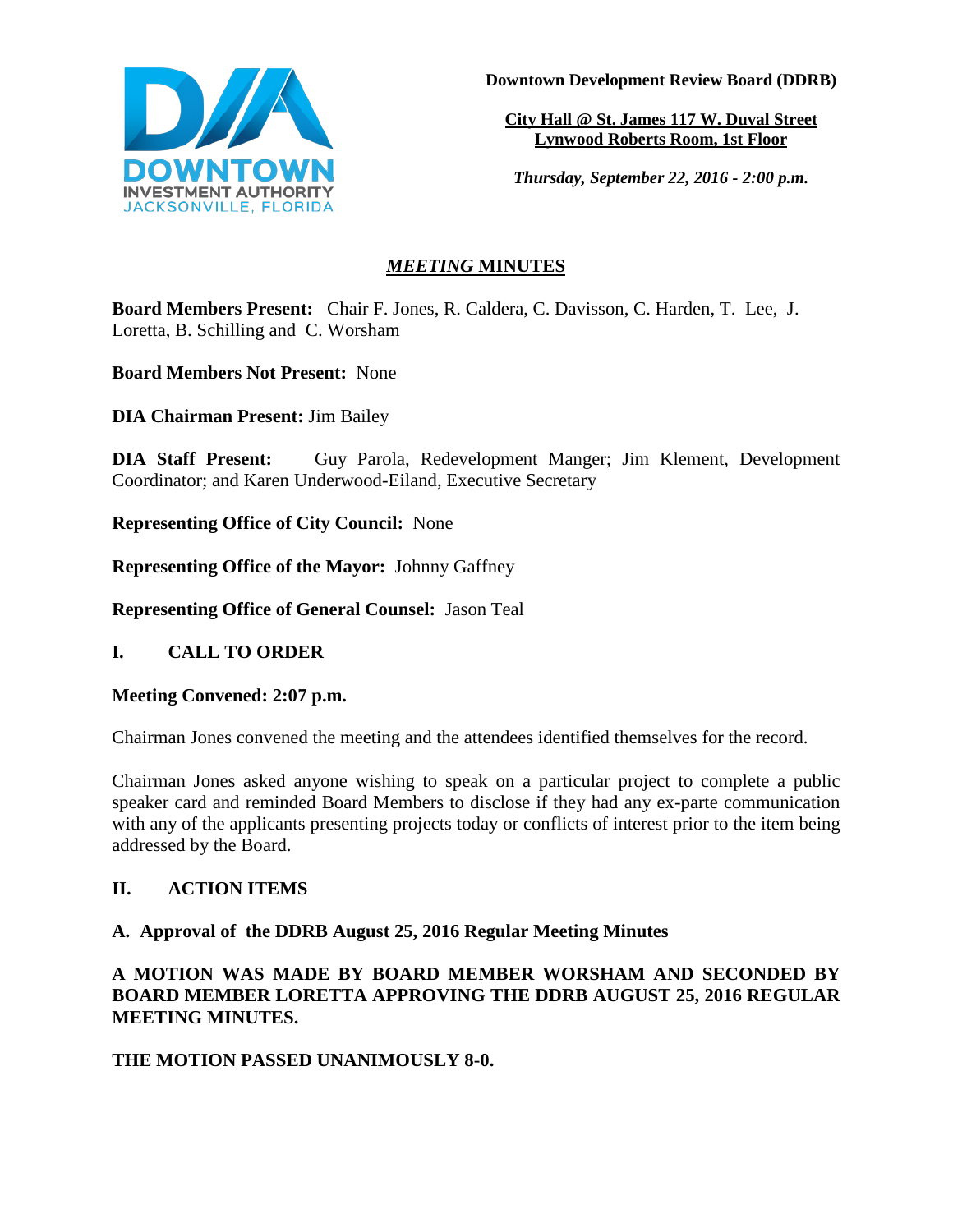# **B. ELECTION OF OFFICERS FOR VICE CHAIR AND SECRETARY.**

Jim Klement reported that the Nominating Committee met at 1:00 p.m. Members present were Caldera, Davisson and Jones and a recommended Loretta as Vice Chair and Davisson as Secretary. The Board can invite initial nominees. Chairman Jones inquired if there were any nominees or comments.

# **MOTION:**

To approve Joseph Loretta as Vice Chair **All were in favor** To approve Craig Davisson as Secretary **All were in favor** 

# **C. DDRB 2016-011, JACKSONVILLE SELF STORAGE, (CORNER OF S. MYRTLE AND ELDER), REQUEST FOR CONCEPTUAL APPROVAL**

Jim Klement brought forth Application 2016-11. The applicant is requesting Conceptual Approval and notes deviations addressing parking, height, and streetscape design and will be presented to the DDRB with the request for Final Approval.

Ryan Blaida, Connelly & Wicker Inc. Senior Project Manager and applicant provided a presentation. Daniel Farmer, Farmer Architecture President was present to answer any questions.

Board Member Worsham inquired if the project had to go through rezoning. Jim Klement responded that the overlay includes the entire site for the Brooklyn Overlay sub district and that sub district includes a permitted use. She also inquired about eliminating much pavement around the live oak tree.

#### **Public Comment**

Kerry Decker commented about the location of the retail space being moved out towards Myrtle for extra frontage. He also inquired if there was any consideration from the City for on-street parking along Myrtle and signage.

Board Member Davisson discussed concerns regarding west elevation and creating a fold transparency. Board Member Caldera concurred.

Board Member Loretta discussed the zoning allowing the use in the Brooklyn area. Jim Klement stated that the site has a dual zoning and has an unlimited height on a portion of it. The RMDC (multi-family single family use) carries a limit to a 45' height does allow extended heights with extended setbacks. There is an automatic relief allowed in the residential area.

Board Member Schilling concurred with Board Member Worsham by making that south entry either an in our out and create more room for greenspace for the live oak tree. Mr. Blaida stated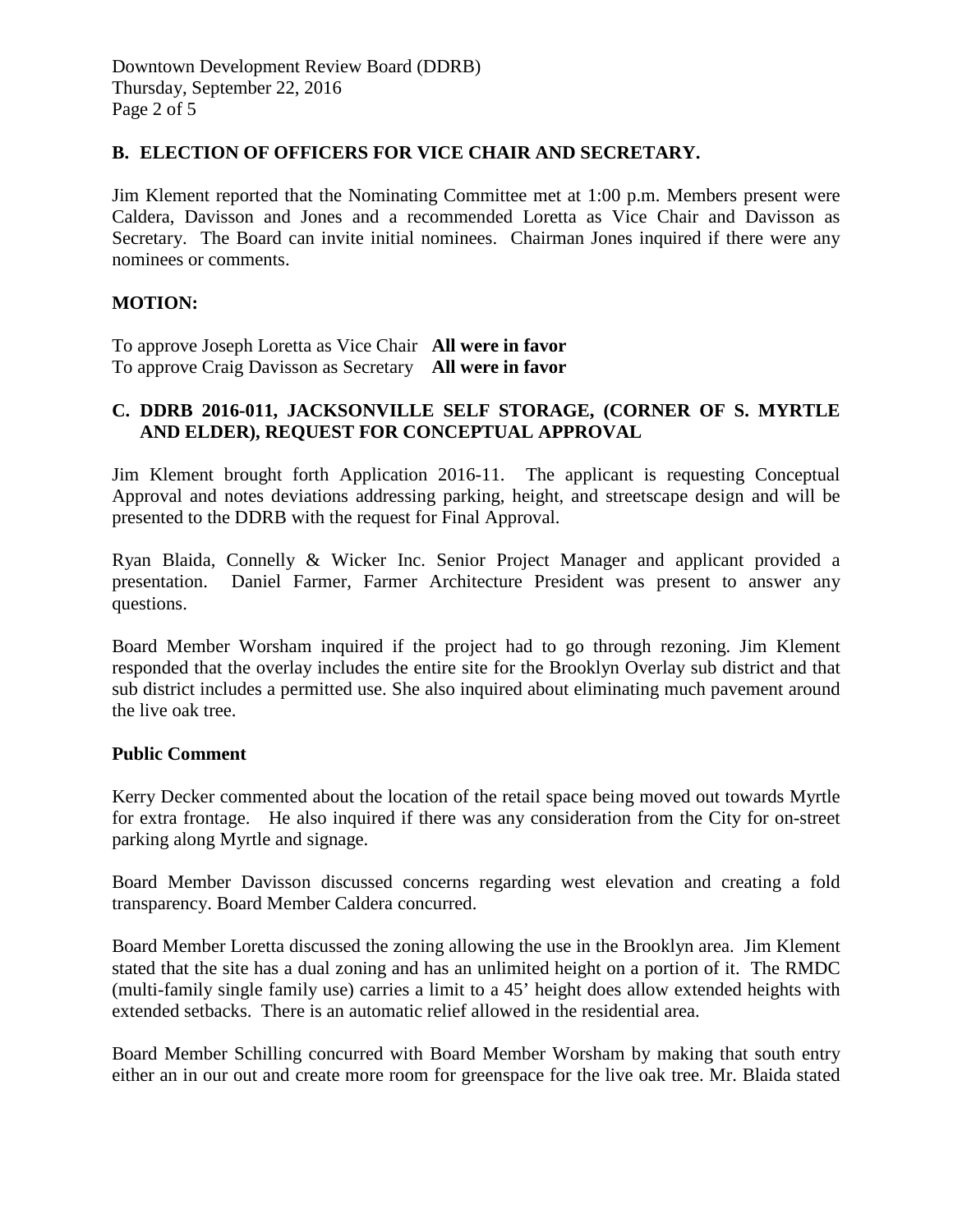Downtown Development Review Board (DDRB) Thursday, September 22, 2016 Page 3 of 5

as a general rule, they placed two-way traffic back there because some people come from the north and some from the south.

Board Member Harden inquired about the site plan and the storefront windows on the third floor. He has concerns along the sidewalk creating a dead block. While there are several vacant sites along that stretch, more walkability would be in that area and appropriate lighting and landscaping will create more lighting and safeness. Mr. Blaida replied that they have not addressed lighting. The planning department intends to provide more direction for lighting the street for pedestrian areas. If the direction is to place streetlights in that greenspace, they will accommodate the recommendation. Chairman Jones concurred with Board Member Harden's perspective. He recommended applicant to incorporate more transparency.

Jim Klement reported that street lighting would be a part of the project and there is a standard for the lighting detail.

Chairman Jones asked were there any other stores in Jacksonville. Mr. Farmer stated that their client works with five (5) different management storage companies. They try to keep it generic until they actually sign the lease.

**A MOTION WAS MADE BY BOARD MEMBER CALDERA AND SECONDED BY BOARD MEMBER WORSHAM APPROVING DDRB 2016-011 JACKSONVILLE SELF STORAGE requested Conceptual Development Plans for the proposed warehouse project located at Myrtle Avenue and Elder Street with the following conditions:**

- **1. The developer shall receive a deviation from** *Sec.656.361.14-Height of Structures***, prior to Final Approval from the DDRB.**
- **2. The developer shall receive a deviation from** *Sec.656.361.16.-Off-Street Parking Overlay* **to reduce the required parking allowed prior to Final Approval from the DDRB.**
- **3. The developer shall receive a deviation if necessary, from** *Sec.656.361.17 Surface Parking, Trash, Storage, and Loading Area Screening and Landscaping Requirements* **prior to Final Approval from the DDRB.**
- **4. The developer shall receive a deviation from** *Sec.656.361.18***.-** *Transparency* **to provide less than the required 50% transparency requirement for façade treatment on street frontage (Elder Street, Myrtle Avenue, and Elm Street) prior to Final Approval from the DDRB. The developer shall provide information for window treatment as well as lighting and pedestrian engagement.**
- **5. The developer shall relocate the retail to the Myrtle Avenue frontage.**
- **6. The developer shall provide a 6-foot wide sidewalk along the Myrtle Avenue frontage.**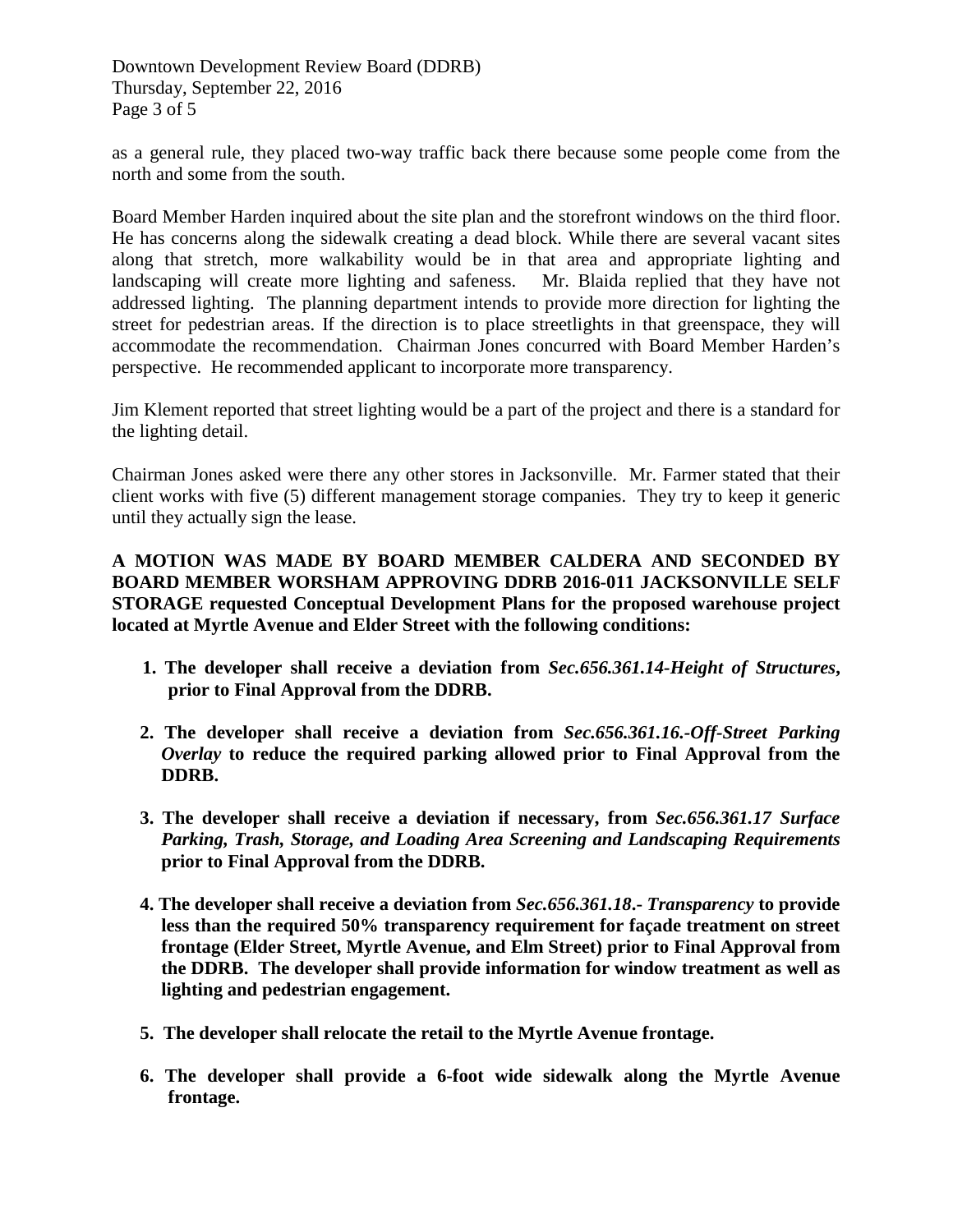- **7. The developer shall provide a lighting plan for the exterior of the Building for review prior to Final Approval of the development plan.**
- **8. The developer shall provide a landscape and streetscape plan showing the street lighting and fixture type for review prior to Final Approval of the development plan.**
- **9. The developer shall evaluate the design consideration of a "one-way drive" on the Elder Street frontage allowing additional green space around the existing tree (it is recommended that the applicant have an arborist evaluate the existing tree).**
- **10. The developer shall provide additional treatment on the West elevation façade (facing I-95) and the North building elevation façade (improving pedestrian engagement and visual approach).**

## **THE MOTION PASSED UNIANIMOUSLY 8-0**

## **III. INFORMATION DISCUSSION ITEMS**

# **A. WORKSHOP-ART WORK FOR U-HAUL BUILDING DOWNTOWN , 400 W. ASHLEY STREET**

Jim Klement gave an overview of Art Work on the existing U-Haul facility located on Ashley Street.

Shalon Lliard, U-Haul delivered a proposal to apply art work to the existing U-Haul building on the second and third floors of Ashley Street and Pearl Street.

#### **Public Comments**

None

The Board made relevant comments about the graphics, ensuring that legal feels that it was appropriate, involvement with Cultural Council about the public art and having staff assist U-Haul with what would be allowed by code.

Jason Teal commented that they would take a hard look at if exactly what this would be classified and then go the calculations in terms of are they after a maximum so will be the request in terms of special sign exception or Deviations of a waiver from the sign code.

The iconic truck on the top of the building incorporating images representing places in Jacksonville that people travel; also artistic in nature.

Dr. Johnny Gaffney complimented the Board on the dialogue to come to a resolution.